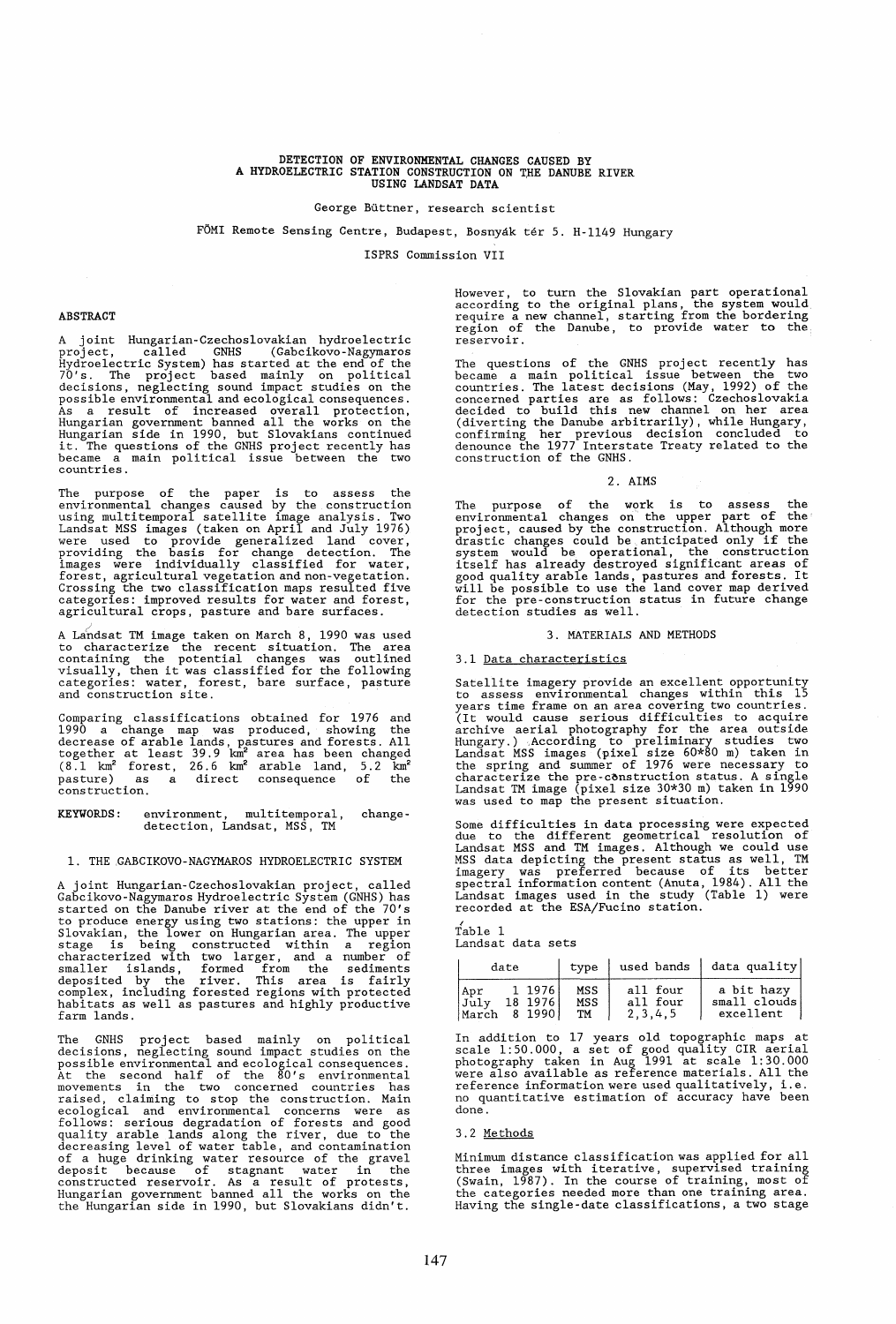

Figure 1. Flow chart of the image analysis

multidate image analysis was used to achieve the<br>change map (Figure 1). Instead of a multitemporal<br>classification, two class maps were compared to<br>produce a new classification using a carefully<br>designed cross-classificatio

Comparing class maps resulted for the spring and summer 1976, a land cover map was derived for the pre-construction period. Comparing land cover maps for 1976 and 1990 similarly. the change map was created.

All the class maps have been smoothed because of problems arising from slight misregistration and the difference between the MSS and TM resolution. A minimum area reclassification filter was used to achieve this goal (Davis and Peet, 1977).

### 4. DATA PROCESSING

Data processing have been done using facilities at<br>the FOMI Remote Sensing Centre. A MICROVAX-2 system<br>with in-house developed software was used for<br>geometric registration and image enhancement. The<br>Remote Sensing Package,

#### 4.1 Geometric registration

To carry out multitemporal data processing, the images covering an 50 \* <sup>85</sup>km area should be registered geometrically. Using the TM image as a<br>reference, the MSS images were registered to this<br>by means of ground control points (Dalia, 1983).<br>Altogether 55 GCPs were digitized and about 40 were<br>used in each case to registration accuracy. MSS images were resampled to <sup>60</sup>\* 60 m pixel size, to facilitate easy visual comparison with TM data. Registration to map projection hasn't been done, but the boundaries of the 1:50.000 scale map-sheets in Gauss-Kruger projection were overlaid on the hardcopies produced on the filmwriter.

#### 4.2 Classification for 1976

Spring image<br>The image taken at early spring shows deciduous<br>forests leafless. Green vegetation (winter cereals<br>and pastures) appears red on the standard color<br>composite (MSS1=blue, MSS2=green, MSS4=red).<br>Surfaces with no

different shades of gray and blue. The image was<br>classified for the following categories: water,<br>forest, agricultural vegetation and bare surface.<br>Some of the smaller branches of the Danube are not<br>visible, because of the category.

Summer image<br>On the mid-summer image the same classes were<br>defined as on the spring one. For that time cereals<br>were ripened and partially harvested. Spring crops,<br>like maize, sunflower and sugarbeet, but also<br>pastures are forest and agricultural crop sub-category.

<u>Cross-classification</u><br>Crossing the above two classification maps a new<br>classification was created with 16 categories. Examining the spatial distribution of the new<br>classes and applying some logical rules the cross-<br>classification table was constructed with the<br>following five categories: water, forest, arable<br>land, pasture and bare surface

# Some +

- explanations concerning Table 2:<br>
water  $\rightarrow$  non-water and non-water  $\rightarrow$  water<br>
transitions: small number of pixels,<br>
explained mainly by misregistration; always<br>
the non-water category was kept;<br>
forest  $\rightarrow$  agricultura
- +
- +
- + agricultural vegetation ~ forest: this is vegetation on both date; due to the weakness of July forest classification pasture was decided;
- + agricultural vegetation on both date: this is
- +
- +
- +
- + pasture;<br>
agricultural vegetation + bare surface:<br>
winter crops, ie. arable land.<br>
bare surface + agricultural vegetation:<br>
spring crops, ie. arable land.<br>
bare surface + forest: because of the<br>
weakness of the July forest vegetation period (e.g. peas).

Table 2 Cross-classification table to derive land-cover for 1976

| April 1<br>classif. | water                                                                            | July 18 classification      |                             | forest   agr. veget.   bare surface                                     |  |
|---------------------|----------------------------------------------------------------------------------|-----------------------------|-----------------------------|-------------------------------------------------------------------------|--|
| water<br>  forest   | water<br>forest<br>agr.veget. arable land<br>bare surf. bare surface arable land | forest<br>forest<br>pasture | forest<br>pasture<br>arable | arable land bare surface<br>arable land<br> arable land<br>bare surface |  |